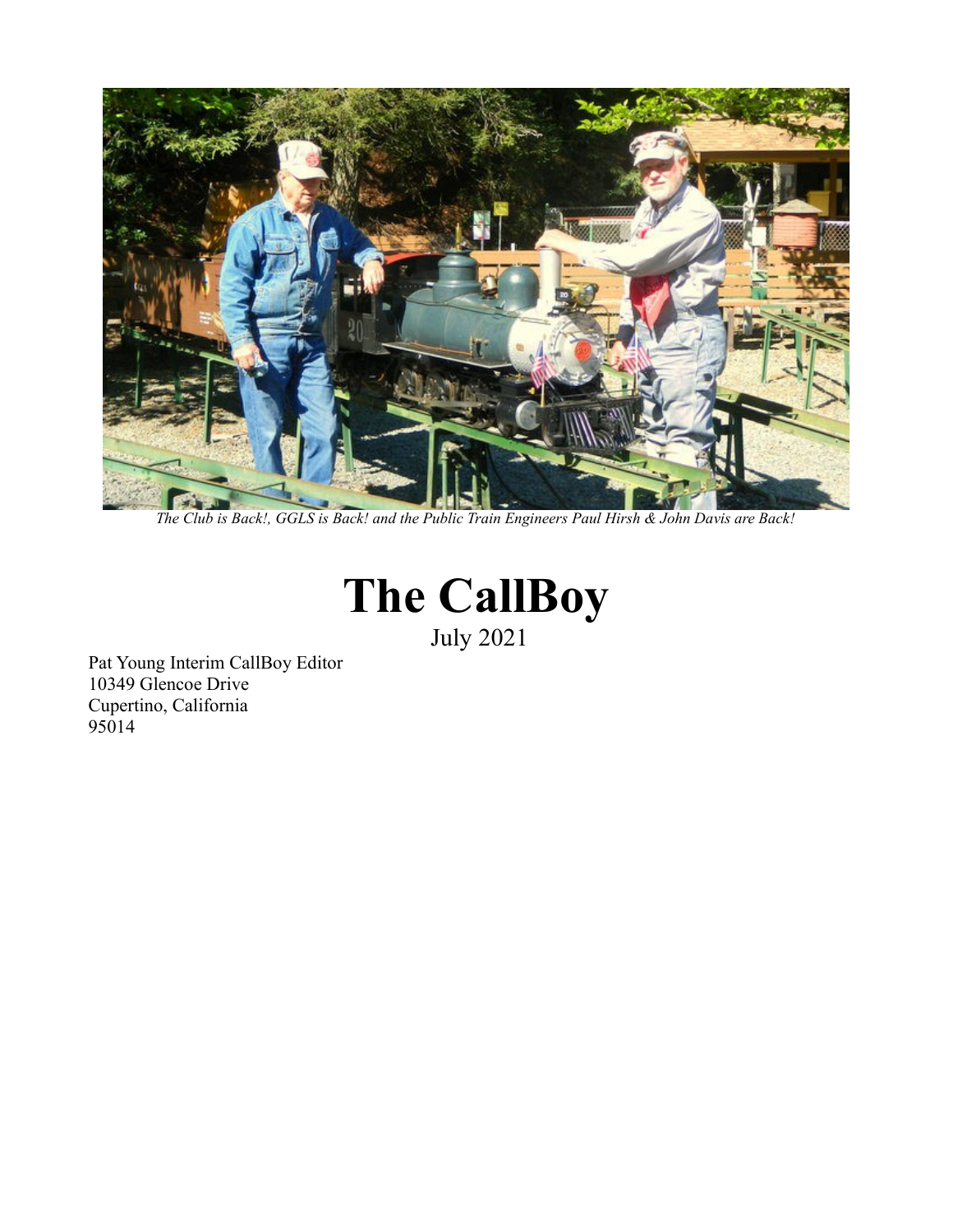# **The CallBoy Newsletter**

**Official Publication of the Golden Gate Live Steamers, Inc. Copyrighted 2021**

| Tilden Park<br>2491 Grizzly Peak Blvd,<br>Orinda, California 94563 |                    | Pat Young, Editor<br>phty95014@yahoo.com<br><b>July 2021</b> |                                                          | $A 501(c)(3)$ Non-Profit Museum<br>www.ggls.org or<br>www.goldengatels.org |
|--------------------------------------------------------------------|--------------------|--------------------------------------------------------------|----------------------------------------------------------|----------------------------------------------------------------------------|
|                                                                    | <b>Officers</b>    |                                                              |                                                          | <b>Club Correspondence</b>                                                 |
| President:                                                         | <b>Rick Reaves</b> | 510-479-3386                                                 |                                                          | All correspondence to the Golden Gate Live Steamers                        |
| Vice President:                                                    | Jon Sargent        | 510-233-6481                                                 | should be sent to the secretary, Rich Croll at his email |                                                                            |
| Secretary:                                                         | Rich Croll         | 510-227-9174                                                 | railroc66@yahoo.com                                      |                                                                            |
| $T$ reasurer $\cdot$                                               | John Lisherness    | 510-647-8443                                                 |                                                          |                                                                            |

## **CallBoy**

Articles, pictures, photographs, items for sale or any other information that would be of interest to the club should be sent to Pat Young, the CallBoy editor at [phty95014@yahoo.com](mailto:phty95014@yahoo.com)

## *Deadline for submittal to next month's issue is the 19th!*

# **Calendar of Club Sponsored Events**

07/11/21 General Monthly Meeting/Board Meeting 08/08/21 General Monthly Meeting/Board Meeting 09/12/21 General Monthly Meeting/Board Meeting 09/18.21 GGLS Fall Meet (tentative) 09/19/21 GGLS Fall Meet (tentative) 09/25/21 Club facility reserved for John Smith 10/10/21 General Monthly Meeting/Board Meeting 11/14/21 General Monthly Meeting/Board Meeting 12/12/21 General Monthly Meeting/Annual Meeting/ Board Meeting

| Vice President:                | Jon Sargent     | 510-233-6481 |
|--------------------------------|-----------------|--------------|
| Secretary:                     | Rich Croll      | 510-227-9174 |
| Treasurer:                     | John Lisherness | 510-647-8443 |
| Ombudsman:                     | Matt Petach     | 408-256-2883 |
| Safety:                        | Jerry Kimberlin | 510-809-7326 |
| Director at Large Mark Johnson |                 | 510-889-9451 |
|                                |                 |              |

# **GGLS Trust Fund Members**

John Lisherness Jerry Kimberlin (elected March 2015) Ken Blonski (elected December 2019)

# **GGLS Committee Chair people**

| Bits & Pieces:          | Sheldon Yee                 |
|-------------------------|-----------------------------|
| <b>Boiler Testing:</b>  | Jerry Kimberlin             |
| Building:               | <b>Rick Reaves</b>          |
| CallBoy Editor:         | Pat Young                   |
| Engine:                 | Mark Johnson                |
| Grounds:                | Andy Weber                  |
| High Track:             | Sheldon Yee                 |
| Librarian:              | Pat Young                   |
| Membership:             | <b>Sammy Tamez</b>          |
| Public Train:           | Walt Oellerich              |
| Refreshments:           | Walt Oellerich, Sheldon Yee |
| Rolling Stock:          | Rich Croll                  |
| Round House:            | Michael Smith               |
| Security:               | Jon Sargent                 |
| Signals:                | John Davis                  |
| <b>Technical Talks:</b> | Charlie Reiter              |
| Track:                  | John Lytle                  |
| Web Site:               | Pat Young                   |
|                         |                             |

# **Membership**

To qualify for membership, attend 2 monthly meetings. At the first meeting, please introduce yourself and obtain a membership application from Membership chairman or Secretary. At the second meeting, return your completed application, the yearly prorated club dues, together with the \$25 initiation fee and you are officially a member.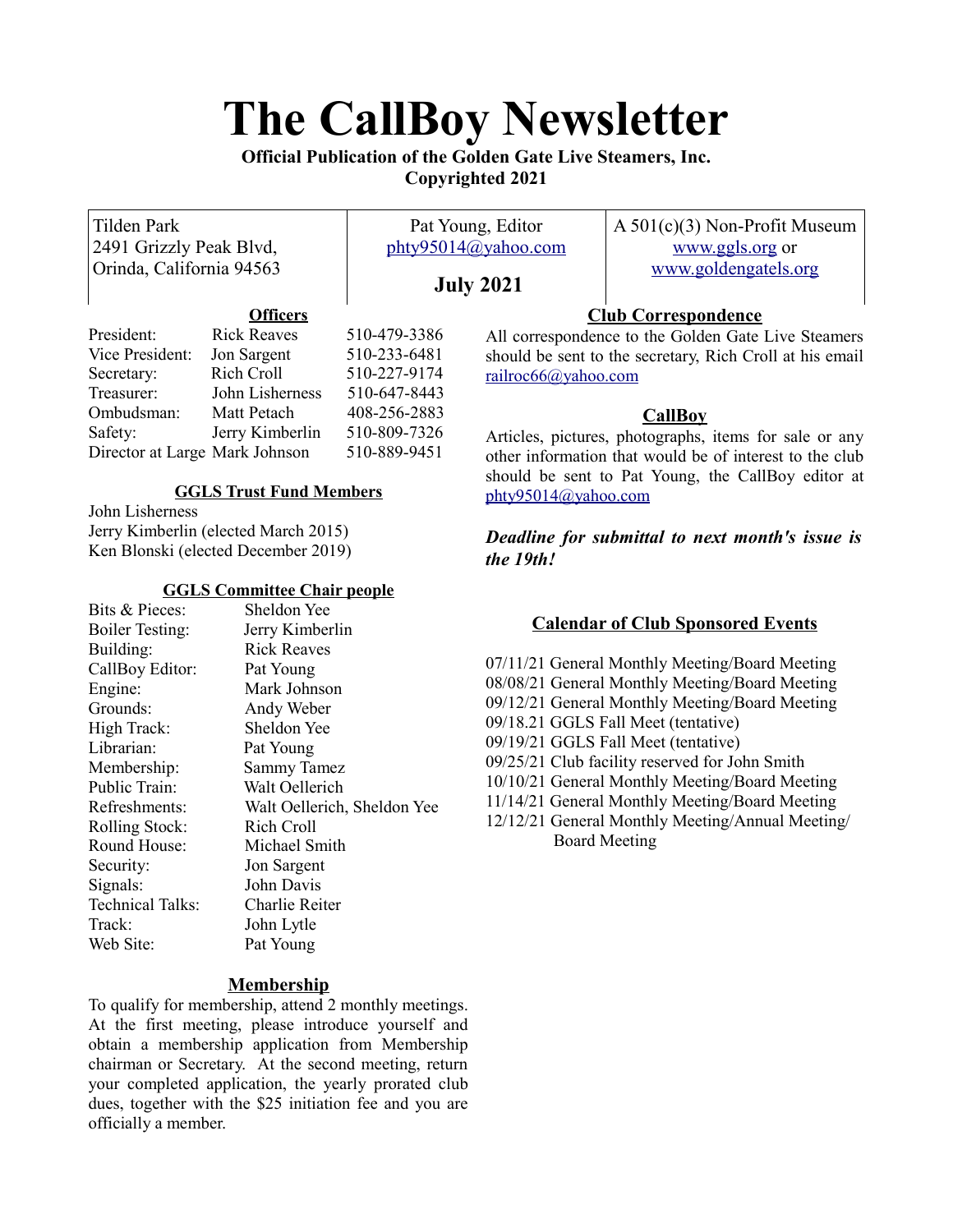

The President reminded members that use the track hydraulic lift to set the lift down after use.

**Rodents** Submitted by John Davis



It seems there has always be a mouse presence in the Shattock Barn & engine shop, but recently it's become more prevalent. During the last week of May, I was working on the RG20 in preparation for the Public Train re-opening when I removed the seat on the tender and saw a lot of fur next to the tool box. It was two big mice & three little ones in a nest. I'm not keen on getting bit by a rodent while reaching for the tool box or having mice jumping out of our tender while pulling the Public Train. So since then, I've been on a mission to decrease the rodent population. The shop had a nest in the back of the "Electrical" drawer that has been there for months and really stunk with the warming weather. The drawer & its contents were cleaned and the drawer painted to help decrease the stench. Traps have been set in the shop & barn and to date 15 mice & one rat have been caught. Even thought the barn was cleaned out in May, there currently is a rat nest with at least one resident rat in the southeast corner. Now that the rodent population seems to be under control in the shop, the shelves will be cleaned as time allows.

Mel has also reported rodents in the clubhouse. So I suggest that all food related garbage be placed in outside garbage cans that have lids and not in the smaller plastic containers in the clubhouse. I don't know about the roundhouse or other storage areas, but this seems to be a big rodent year so consider yourself forewarned.

# **GGLS to Celebrate our 85th Anniversary**



GGLS is combining our 85th Anniversary and the 2021 Fall Meet on September 18 & 19 into one grand celebration where Bob & Sandy Morris will be chairing this event again. GGLS will be inviting members of nearby clubs to attend and the Bay Area Engine Modelers (BAEM) will be participating again.

On Saturday we will run trains and offer a barbeque lunch out of the kitchen for a nominal fee. Dinner will be catered, followed by a grand raffle. Snacks, cold drinks & bottled water will be available for sale through out the day.

On Sunday, we will also run trains and again offer a barbeque lunch out of the kitchen for any train club members but we are not allowed to sell prepared food to the General Public. But the Public is invited to the Sunday Open House and the Club will offer train rides with two stops, one at Tilden Station & the other at Shattock Barn. Snacks, cold drinks & bottled water will be available for sale through out the day.

As always, volunteers will be needed. So if you can help, email your volunteering preferences to Sandy Morris at

# [nanasan1@sbcglobal.net](mailto:nanasan1@sbcglobal.net)

Be sure to include your name & phone number.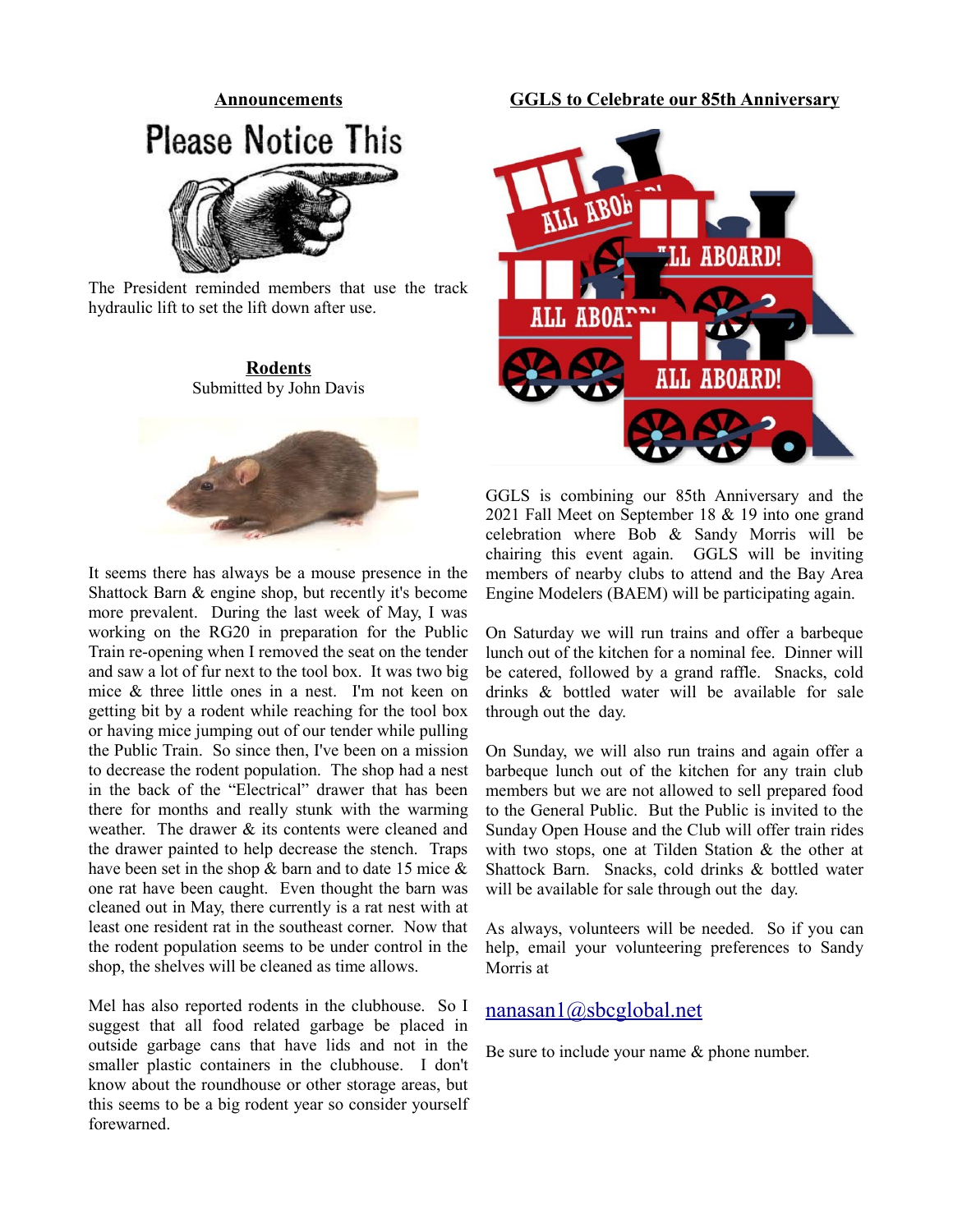You will be receiving an event "packet" of 85th Anniversary Meet information shortly via email. It will include a printable registration form, dinner reservation, lunch menu & snack prices, raffle ticket info, club gear order form for tee shirts and other information. Printed forms will also be available at the clubhouse for those who do not have e-mail access. Please return by mail as soon as possible.

We are the oldest continuously operating miniature live steam club in the United States. Please honor those who began this organization by volunteering and attending the celebration 85 year existence of Golden Gate Live Steamers!

## **Minutes of the General Meeting**

The meeting was called to order at 10:06 AM by President Rick Reaves. There were 26+ members present.

**Presidents Message:** The resumption of the Public Train went well. The crew started early and ran late where 503 passengers were hauled the first day! Rich thanked all the members who helped with the train, including wiping the seats with disinfectant after each trip.

#### **Guests**



Dave Peterson introduced himself. He blamed his wife on his interest when she spotted Train Mountain as they drove past. Dave worked as a fireman on the Cumbres & Toltec railroad in Colorado/New Mexico.

Larry Bricknell introduced himself. He grew up in Berkeley and belongs to the On3 layout in Pleasanton along being a member of the Walnut Creek Model Railroad Club. He also has been an operator at the Western Railway Museum in Rio Vista.

#### **Steaming Activities**



Bruce Anderson went to Railtown in Jamestown and rode behind a 2-8-0. He took a roundhouse tour and saw Sierra RR #3 being reflued. He said the ride is about 35 minutes each way.



Walt Oellerich mentioned that two of his kids work as car attendants for Amtrak, and they are back working to the delight of the crews. Amtrak is planning to bring back dining car service with table cloths & real place settings once they reacquire it, and get chefs & crews back.

#### **Officer Reports**

**Vice President:** Nothing to report.

**Secretary:** Richard Croll reported that the club was offered and has accepted a large collection of books from an estate. Marc Foster has agreed to pick them up.

**Treasurer:** John Lisherness gave a report of the Club's finances. He reported we are in good shape, especially considering this last year with no Public Train running.

**Safety:** Jerry Kimberlin reported he has had more boiler cards printed.

**Ombudsman:** Absent.

## **Committee Reports**

**Security:** Jon Sargent announced that he has changed the hours on the clubhouse door lock to 6 AM to 9 PM. He emphasized that members are only permitted by our lease to be on-site during daylight hours and that Tilden Park as a whole has a curfew. Jon also mentioned that members have been careless about locking up and resetting the lock combination to 0. In fact, the locks should be set to zeros as soon as they are opened.

He reminded members that if there is no one else in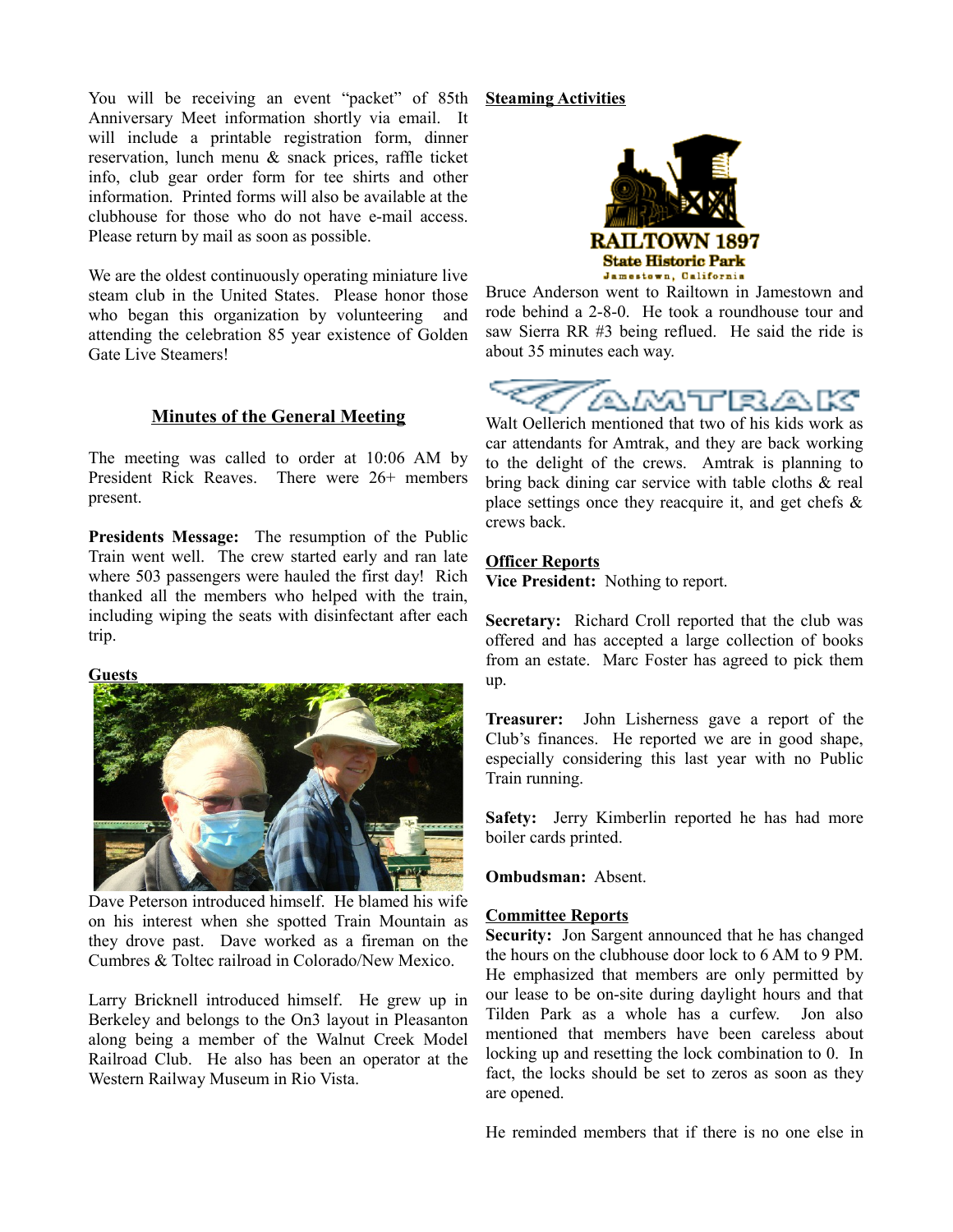the parking lot when you leave, it is your responsibility to check that all doors & windows are secure. Jon further pointed out that alcoholic beverages are not permitted at our facility unless the Board of Directors both approves and hosts the event.

John Davis reported that he has picked up lots of trash after others have held private parties. Paul Hirsh said he had picked up fast food litter in the parking lot the morning of the meeting. Bruce Anderson said he has done this as well.

**Buildings:** Rick Reaves said he plans to paint the coal tipple soon.

**Grounds:** Absent.

**Roundhouse:** Nothing to report.

**Signals:** John Davis reported there is an intermittent problem with a signal on the inside loop at the top of Heinz Loop. He said the signals are working better with more running after the Public Train resumed operation.

**Ground Track:** Absent.

**High Track:** Nothing to report.

**Locomotives:** Nothing to report.

**Rolling Stock:** Richard Croll reported that John Davis had done some repairs to the conductor's car. He also reported that he is working on a brake problem on one of the riding cars.

**Public Train:** Walter Oellerich thanked all the crew who ran the first two weeks. In those two weeks, the ridership was 40% of what we did in the first 10 weeks last year.

He also said the Public was happy that we are back. Jon Sargent mentioned that it has worked well cooperating with our neighbor, the Redwood Valley Railway. When they get crowded, they send people our way. Jo Ann Miller pointed out that the traffic flow seems to be better with entering at the back gate and exiting at the front. Walt praised his new assistant, John Davis for the excellent appearance of RGS #20 locomotive.

**CallBoy:** Editor Pat Young gave a brief description on he procedure that he uses to produce both the online & printed version each month. He also wanted to

acknowledge the indispensable effort by GGLS member Amy Herman & her husband in producing & distributing the printed CallBoy newsletter to those members with no email access.

For both the online & printed CallBoy they are designed to arrive at least several days before the scheduled monthly General meeting to give the reader time to review the contents of last month's minutes. The club's web site is uploaded with the current issue of the CallBoy usually near the end of the month.

If a member has stopped receiving or never received the CallBoy newsletter, please contact the club secretary for resolution.

Website: Pat reports that we pay 4 different fees to support the club website. We pay for two domain names (ggls.org & goldengatels.org), an alias so that ggls.org points to goldengatels.org and the hosting of the web site on HostPapa. It might be possible to cut the number of website fees by half by migrating the web site to the host that provides the ggls.org domain name. Pat is looking for some help in investigating further.

**Library:** Pat thanked Rich Lundberg for donating a collection of ModelTec magazines to the club library. He reminded members that we are a  $501(C)3$  nonprofit organization and donations to the club can be potential tax write-offs. Ask the club secretary for a donation form for your records if you do donate something substantial.



**Membership:** Sam Tamez reported we received a family membership application from Steven Lurie for himself, his spouse Erin Gordon and sons Seth, Ben and Toby Lurie.

**Old Business** None.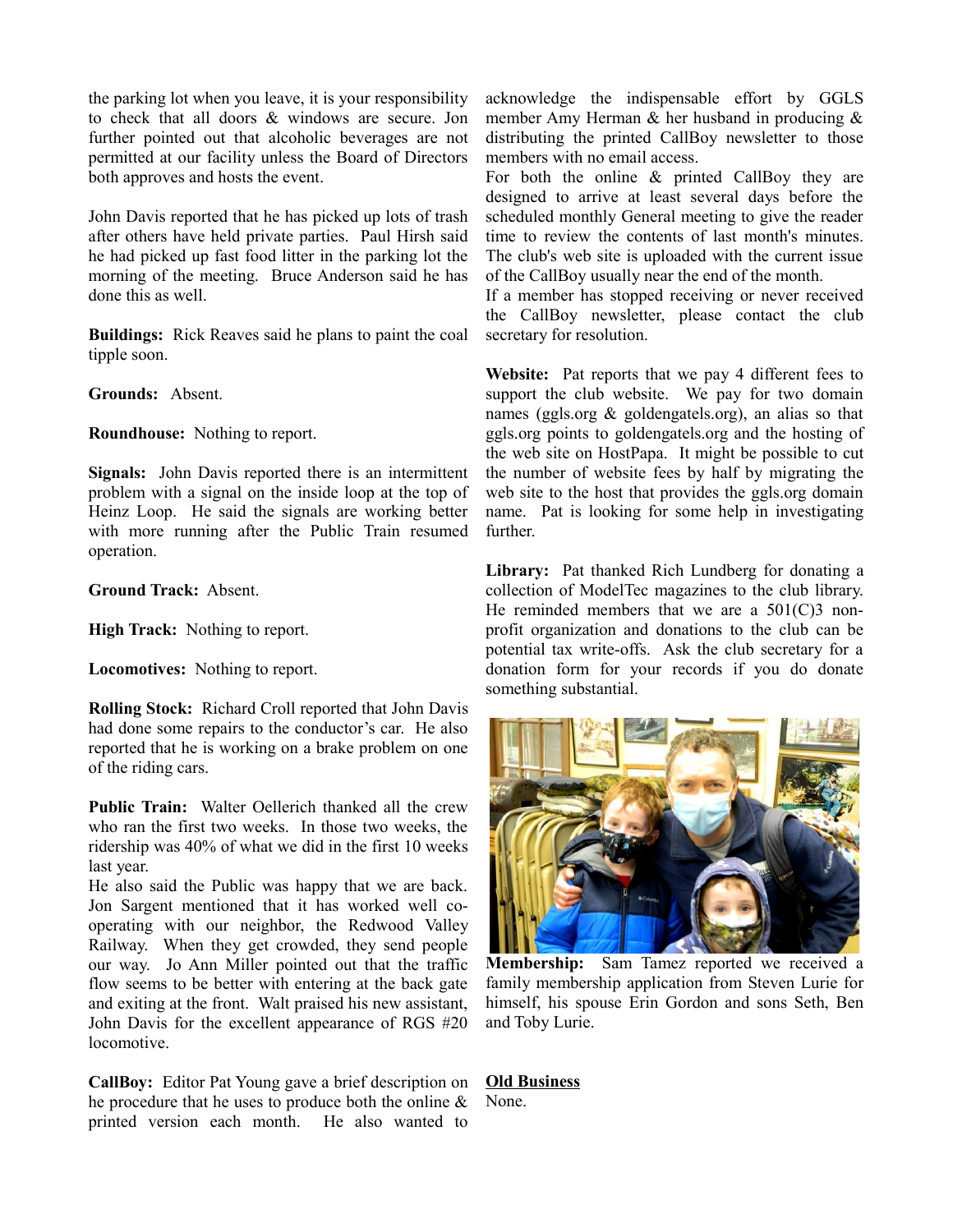#### **New Business**

Sheldon Yee announced that donuts are back.

Walt Oellerich asked members to advise him if they see we are low on coffee, cups, toilet paper or paper towels. He will then obtain them.

Meeting adjourned at 10:39 AM.

#### **Minutes of the Board Meeting**

The meeting was called to order at 11:07 AM by President Rick Reaves. All Board members were present.

Motion was made by Mark Johnson, seconded by Jon Sargent to accept the May minutes. Motion passed.

#### **Old Business**

**Fall Meet:** We have a tentative chairperson. Richard Croll will contact EBRPD for the permit.



**Parking Lot Sale:** Completed successfully.

#### **New Business**

**Brake Shoes:** Richard Croll proposed buying a set of Tom Bee brake shoes. It was decided Board action not needed on small items. After discussion of spare parts, a motion was made by Mark Johnson, seconded by Jerry Kimberlin to purchase a spare set of the Tom Bee trucks used on the Public Train. Motion passed. Richard Croll will get them ordered.

**Security:** Jon Sargent suggested a new combination code be given that is unique to the Shattock & Dameron Barns where the club rolling stock is kept. The new combinations would only be for the Public Train crew and the Board of Directors. Discussion was held concerning members use of the club rolling stock for their own use. Rick Reaves pointed out that a member of the Board is supposed to be present when the equipment is used by a member. Mark Johnson moved and Jerry Kimberlin seconded that a new code for the Shattock Barn storage end and the Dameron

Barn be added. The motion passed. Jon Sargent will make the changes. Jon also reported that his security team have reviewed the reset procedure for the surveillance system.

**Fire Danger:** Jon Sargent noted that Tilden Park has been designated as one of the highest risk parks for fire. He suggested that may mean we are shut down more often if the fire danger is extreme. Richard Croll asked if we should look at the use of solid fuels in the steam engines. Rich Lundberg suggested we should have signs on the fire pit & stove when fire danger is high. Rick Reaves suggested we put a locked cover on the fire pit.

**Stove Pipe:** Still needs cleaning.

**Locomotive Damage:** There has been a report of damage to a member's locomotive. It was decided that the Ombudsman needs to investigate this.

**Rules Violation:** The Board is directing a member to appear before the Board at its next meeting.

**Book Donation:** Marc Foster has agreed to pick up the books & Rich Lundberg said he could help. Rich suggested that we could put them into the storage shed next to the clubhouse while we sort through them and determine their disposition. Rich will also help with the sorting.

Meeting adjourned at 11:51 AM.

#### **RG20 Engine Steam Brake Repairs**

Submitted by John Davis

The steam brake cylinders on the RG20 aren't working properly and the brake shoes are badly worn. So Paul Hirsh & I are working to make the necessary repairs. The cylinders have been removed and rust  $\&$  scoring is present in the bore. The goal is to line the cast iron cylinders with brass sleeves and reline the brake shoes. The brake shoes were wearing unevenly and we'll make mechanical modifications to eliminate the problem. In the meantime, braking will have to be done with the Johnson bar or the Public Train air brakes.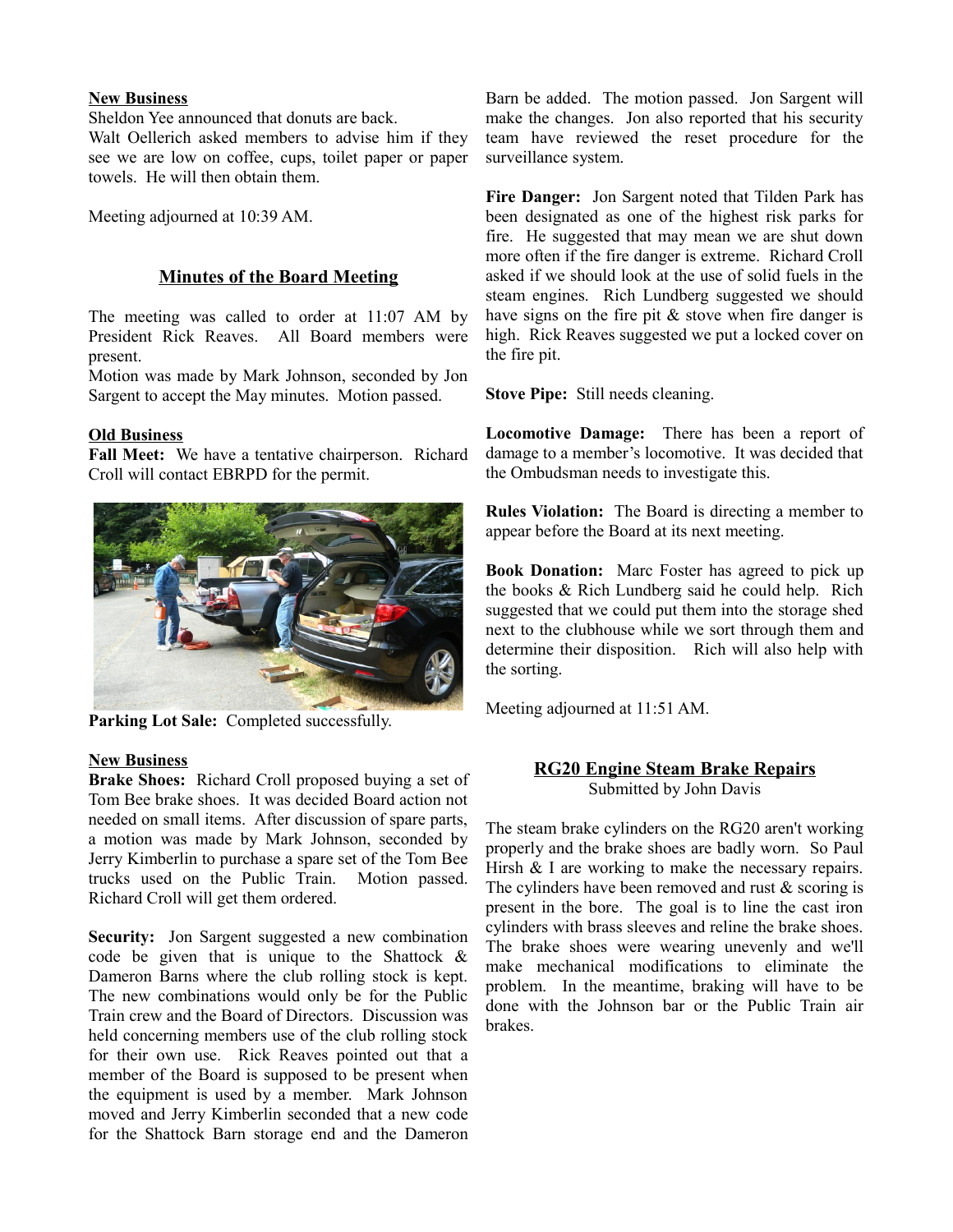## **Public Train Re-Opening**

Submitted by John Davis

GGLS got approval to re-open our Public Train on May 21, 2021. It was decided to wait until May 30 to reopen so we would have time to make the necessary procedural adjustments & buy disinfecting supplies. Walt Oellerich was away visiting his family so I was asked to organize the opening of the Public Train.

We made changes regarding the flow of people going into & out of our station and signs posted to direct traffic. Ellen, at Redwood Valley, was concerned about plant damage if customers didn't stay on our paved path so we posted signs there too. One of the requirements to reopen was to disinfect our riding cars between runs. This added a little complexity, but our volunteer members stepped up and a procedure was put into place to streamline the process.

We successfully reopened May 30th and everything went well. We had 503 riders the first week and the second weekend we had 536 riders. Thanks to all that donated.

Thank you to all the GGLS volunteers that helped with the re-opening; Lisa Kimberlin, Paul Hirsh, Lew Breon, Shanna O'Hare, Sammy Tamez, David Glaubinger, Bruce Anderson, Jon Sargent, Richard Croll, Jo Ann Miller, Rory & Rob Vastano, Paul Krommenhoek, Colton Snell, Ken Blonski, Jerry Kimberlin and I hope I didn't forget anyone!

And a heartfelt "Thank You" to all the Public Train volunteers as we enjoyed a hamburger/potluck BBQ on the second Sunday after we finished our train duties.

## OUR PUBLIC TRAIN IS BACK!

#### **Bits and Pieces**



**Rich Croll:** Brake Shoe Failure – User heard a thumping sound and upon investigation, brake lining came off the shoe due to failure of adhesive holding lining to shoe.



**Charlie Reiter:** Mrs. Duncan's Tea Kettle, a 0-4-0 locomotive.

#### **My 13 Year Project…** By Bob Morris



The building of my 1½" Consolidation Locomotive, which I began in 2008 is finally coming to completion now in 2021, with only some fine detailing and minor painting to finish.

Mike Venezia, former owner of Little Engines designed and constructed the chassis in his shop and he also had a code boiler built for it. Since Consolidations weren't offered at that time (circa 2008), Mike had hopes there would be a market for them and placed an advertisement in Discover Live Steam offering what he had built. Unfortunately, he found that there was very little interest in them. But me, thinking that it would be an easy-peasy job to finish, jumped at the chance to add it to my inventory of unfinished locos!

But life has a way of derailing the best of plans, so in